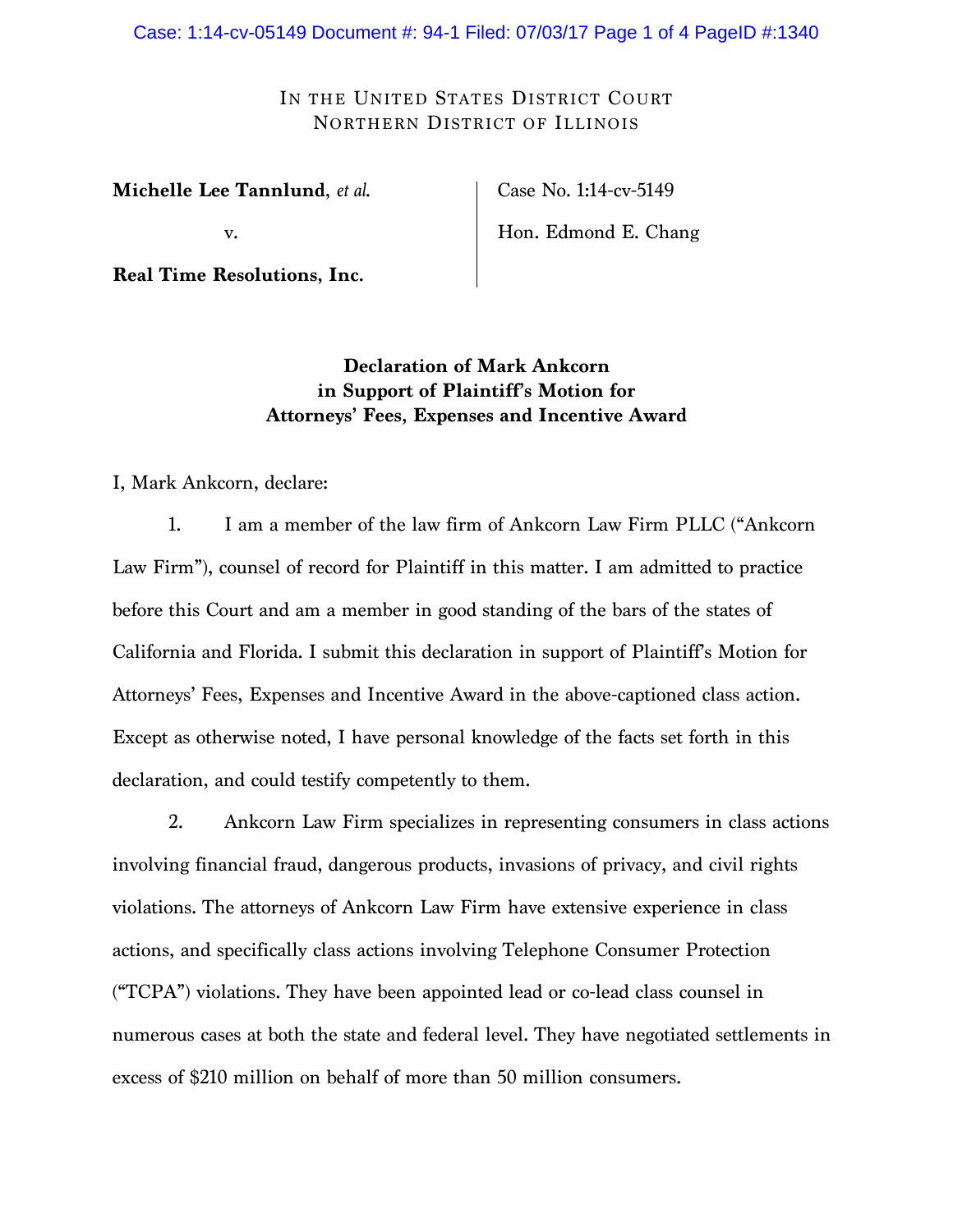## Case: 1:14-cv-05149 Document #: 94-1 Filed: 07/03/17 Page 2 of 4 PageID #:1341

3. Ankcorn Law Firm has taken the lead in some of the largest nationwide class actions filed under the TCPA, including those filed against large financial institutions such as Bank of America, Capital One, Discover Financial Services, Ocwen Loan Servicing, LLC, Chase Bank and Credit One Bank.

4. Ankcorn Law Firm has extensive experience in consumer protection law.

It has litigated or is litigating more than five hundred TCPA cases; about forty of those

were or are class actions.

5. Specifically, Ankcorn Law Firm is litigating or has recently settled the

following TCPA class actions:

- *Gehrich v. Chase Bank USA, N.A. and JP Morgan Chase Bank, N.A.*, Case No. 1:12-cv-5510, filed on behalf of consumers who received automated, prerecorded collection telephone calls on their cellular telephones without their prior express consent within the meaning of the TCPA. Final approval of the \$34 million settlement was granted in March 2016.
- *In re Capital One TCPA Litigation*, MDL No. 2416, Case No. 1:12-cv-10064 (N.D. Ill.), filed on behalf of consumers who received automated, prerecorded collection telephone calls on their cellular telephones without their prior express consent within the meaning of the TCPA. Final approval of the \$75,455,098 settlement was granted in February 2015.
- *Steinfeld v. Discover Financial Services, et al.*, Case No. 3:12-cv-01118 (N.D. Cal.), filed on behalf of consumers who received automated, prerecorded collection telephone calls on their cellular telephones without their prior express consent within the meaning of the TCPA. Ankcorn Law Firm negotiated an \$8.7 million settlement, which was granted final approval in March 2014.
- *Rose, et al. v. Bank of America Corporation, et al.*, Case No. 5:11-cv-02390-EJD, filed on behalf of consumers who received automated, prerecorded collection telephone calls on their cellular telephones without their prior express consent within the meaning of the TCPA. Ankcorn Law Firm worked to negotiate a nationwide settlement of \$32 million, which was granted final approval in August 2014.
- *Snyder v. Ocwen Loan Servicing LLC*, Case No. 1:14-cv-8461, filed on behalf of consumers who received automated, prerecorded collection telephone calls on their cellular telephones without their prior express consent within the meaning of the TCPA. The case is currently being litigated.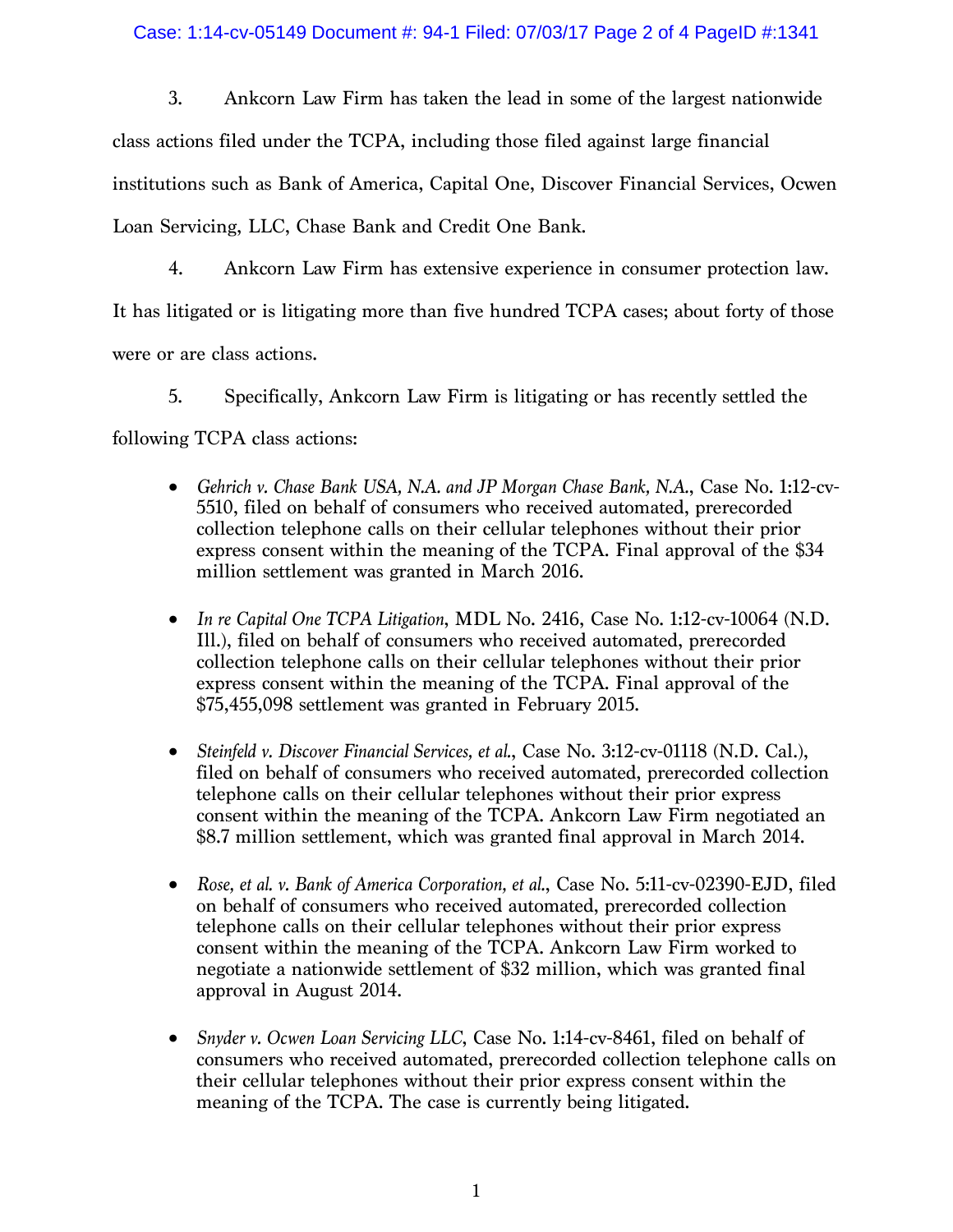## Case: 1:14-cv-05149 Document #: 94-1 Filed: 07/03/17 Page 3 of 4 PageID #:1342

• *A.D. v. Credit One Bank, N.A*., filed in the United States District Court, Northern District of Illinois, Eastern Division, No. 14-cv-10106, filed on behalf of consumers who received automated, prerecorded collection telephone calls on their cellular telephones without their prior express consent within the meaning of the TCPA. On appeal to the 7th Circuit Court of Appeals.

6. I am the lead attorney from Ankcorn Law Firm in the instant litigation. The founding member of Ankcorn Law Firm, I concentrate my practice in consumer protection law, as well as financial fraud and complex business disputes. I have served as co-lead counsel on numerous multi-state and nationwide class actions.

7. I received a B.A., magna cum laude, from the University of Redlands in 1990. In 1993, I received by J.D. from McGeorge School of Law. In law school I won the school's moot court competition and was an editor of the Pacific Law Journal. I received several book awards, and was a research assistant to two professors.

8. After law school, I was appointed as a Deputy District Attorney in Orange County California in 1993. I have tried more than 80 cases to verdict as first chair, including the county's first internet crime prosecution and several multiple codefendant gang and narcotics cases. For my exceptional work on my very first jury trial, I was given the Outstanding Prosecutor Award.

9. I also hold a master's degree in Rabbinic Literature and was ordained as a Rabbi in 2002 by the Zeigler School of Rabbinic Studies in Los Angeles, California, after completing a five year course of graduate study.

10. I served as Trustee of the San Diego Bankruptcy Forum from 2011 to 2014.

11. Ann Marie Hansen is Trial Counsel at Ankcorn Law Firm. Ms. Hansen received her B.A., with general and departmental honors, from the University of Miami in 2000. She received her J.D., with high distinction, from Ohio Northern

2